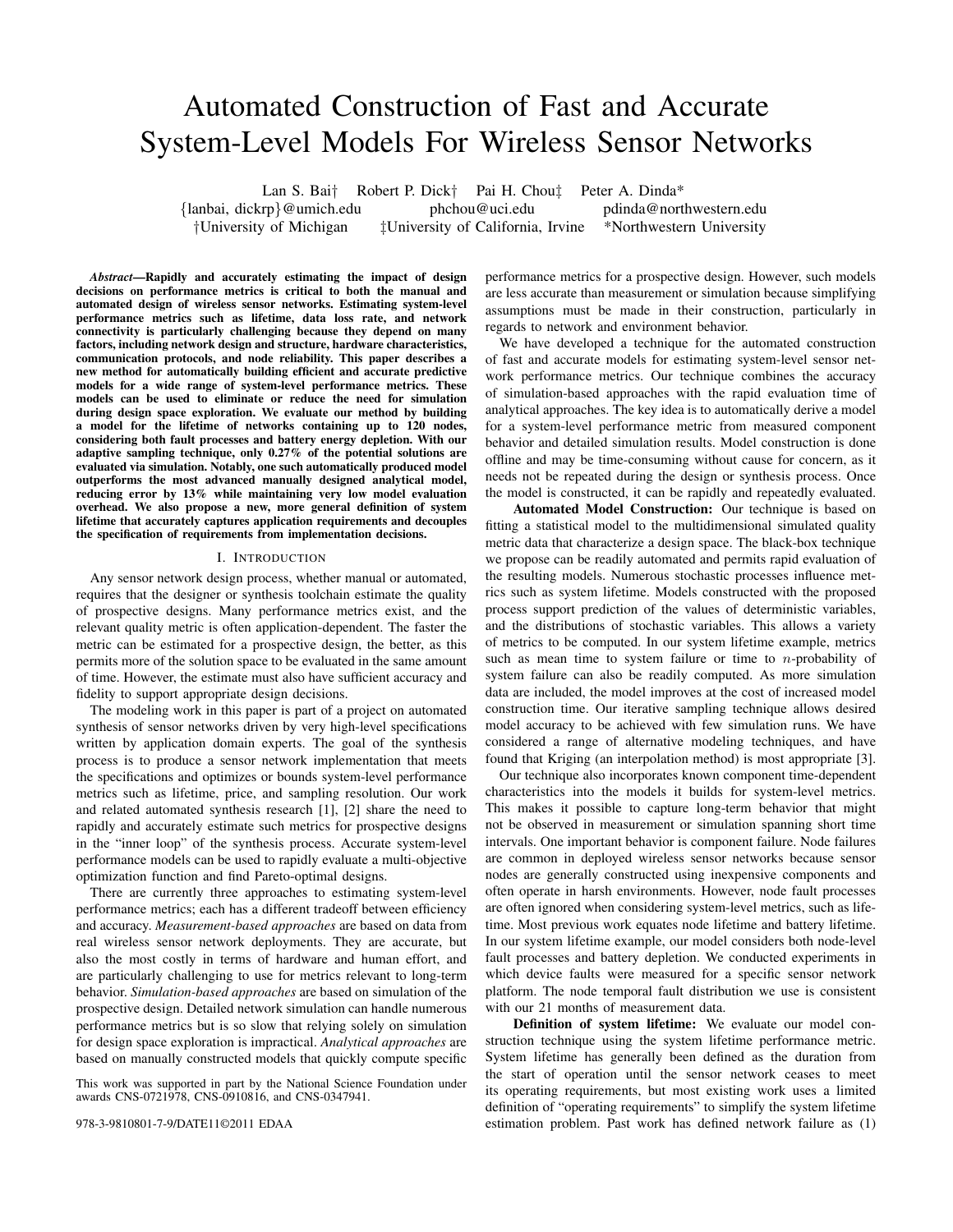first node failure [4], (2) first link disconnection, (3) failure of a specific number or percentage of nodes [5], and (4) disconnection of a specific number or percentage of nodes. These definitions have unfortunate implications for system design because they are often poorly related to specific application requirements. More importantly, *lifetime metrics based on such criteria conflate specification and implementation decisions*. Consider an application in which one must sample temperature with a spatial resolution of one sample per square meter. The common metrics would not appropriately capture the lifetimes of implementations that use redundant nodes for fault tolerance because the failure of a number or percentage of nodes differs from the inability to gather data at the required spatial resolution. Coupling specification and implementation is especially troublesome if the application domain expert, e.g., a geologist or biologist, is not an expert in embedded system design. Reasoning about the relationship between network-level and application-level behaviors requires understanding the low-level system components and how they interact with each other. Domain experts rarely have the time or inclination to develop this understanding.

We believe that the definition of system lifetime should capture the requirements of application domain experts while limiting ties to implementation decisions. The definition should also be flexible enough to support a class of applications instead of a specific application. Section V-B presents and provides support for such a definition of sensor network lifetime, which can be summarized as follows: *system lifetime is the duration from the start of operation until the sensor network ceases to meet the specified application-dependent but implementation-independent data gathering requirements*. More generally, our automated construction process makes it possible to generate a model based on the application domain expert's preferred system lifetime metric.

Using our proposed definition of system lifetime, we applied our automatic model construction technique to modeling system lifetime for data gathering applications. Our iterative sampling technique supports construction of a predictive model with 3.6% error relative to exhaustive simulation based on simulation of only 0.27% of the design space.

*Contributions:* Our work makes the following contributions.

1. We are the first to propose an automatic method to construct fast and accurate models of multiple system-level metrics in wireless sensor networks.

2. We evaluate our framework by using it to build a model of system lifetime, and comparing this model with the most advanced analytical model in the literature, which it surpasses in accuracy. The resulting model itself is therefore a contribution.

3. We propose a new definition for system lifetime that better represents application requirements than current definitions and allows sensor network specification be decoupled from implementation.

4. We present a measurement-based model for node-level fault processes, and use it for system-level reliability modeling.

Those interested in using the techniques described in this paper can find more information at the associated project website [6].

## II. RELATED WORK

Model construction from simulation or measurements with statistical methods or machine learning techniques has been used to model processor design spaces [7], [8], [9]. Previous work has demonstrated that accurate predictive models can be built by sampling a small percentage of points in the design space. We are the first to apply simulation-based model generation methods to system-level sensor network performance metrics. We focus on defining appropriate system-level performance metrics and developing a framework to automatically construct models to estimate them.

Researchers have previously proposed definitions and models for system lifetime [4], [5], [10]. Generally, node-level fault processes have been ignored. However, a lifetime model that considers only battery lifetime is insufficient, because node-level faults can occur before battery depletion and they also influence system performance [11], [12]. Our problem is formulated using a system lifetime definition that, as we will later argue, is more general and better suited for use by application designers. Lee et al. constructed analytical models for sensor network aging analysis using a network connectivity metric [13]. They consider node fault processes in addition to battery depletion. In contrast, we use a definition of system lifetime that decouples specification from implementation and describe a regression technique to automatically construct system-level lifetime models based on node-level characteristics. We also provide evidence that our automatically derived model is more accurate than their manually constructed analytical model when evaluated using their system lifetime definition.

Node-level lifetime models can be used as a foundation for estimating system-level lifetime. Most work assumes that node lifetime equals battery lifetime, which is estimated by computing time spent in each power state [14]. A few researchers directly measured device fault processes. The developers of the ZN1 sensor node module [15] accelerated aging by inducing rapid thermal cycling in order to estimate node lifetime. Our work considers both factors, battery depletion and device faults.

# III. NODE-LEVEL MODELING

This section describes methods of building models for device fault processes and battery energy depletion. They are two key factors that determine the lifetimes of individual wireless sensor network nodes.

# *III.A. Fault Modeling*

Node-level fault models relate functionality to time, node characteristics, and node operating modes; they may be used as building blocks to estimate system-level lifetime. Models for node-level fault processes can be obtained in three ways. (1) The node manufacturer may evaluate the reliability of sensor node modules via direct testing and provide a fault model to users [15]. Models obtained in this way, however, may not characterize the in-field behavior if the deployment environment differs from the expected operating environment. (2) Node-level lifetime models may be derived from reports on prior deployments of the nodes under consideration. (3) Finally, it is possible for application developers to experimentally characterize the sensor nodes being considered. This approach allows a controlled testing environment and workload.

We conducted experiments to model the lifetime fault distribution of ultra-compact Eco wireless sensor node [16]. The nodes were used for various wearable applications including infant monitoring, gesture-based input devices, and water pipe monitoring. We wrote programs to test the ADC, radio, and EEPROM node components in the field, and tracked the status of 250 Eco nodes manufactured during June 2007 for 21 months.

Figure 1 shows the accumulated failure rate. Seven global node status evaluations were conducted during this study. Almost half of the nodes failed after 20 months. The Weibull extreme value distribution is widely used in reliability models, and is the appropriate distribution for modeling the first component fault in a node composed of many components with arbitrary temporal fault distributions [17]. We tentatively fit a Weibull distribution to the measured data. Figure 2 shows the log plot of time and  $1/R(t)$ .  $R(t)$ is the reliability function. The Weibull distribution implies a linear relationship between  $\ln(t)$  and  $\ln(\ln(1/R(t)))$ . The resulting Weibull distribution has shape parameter 0.33 and scale parameter 0.02. Its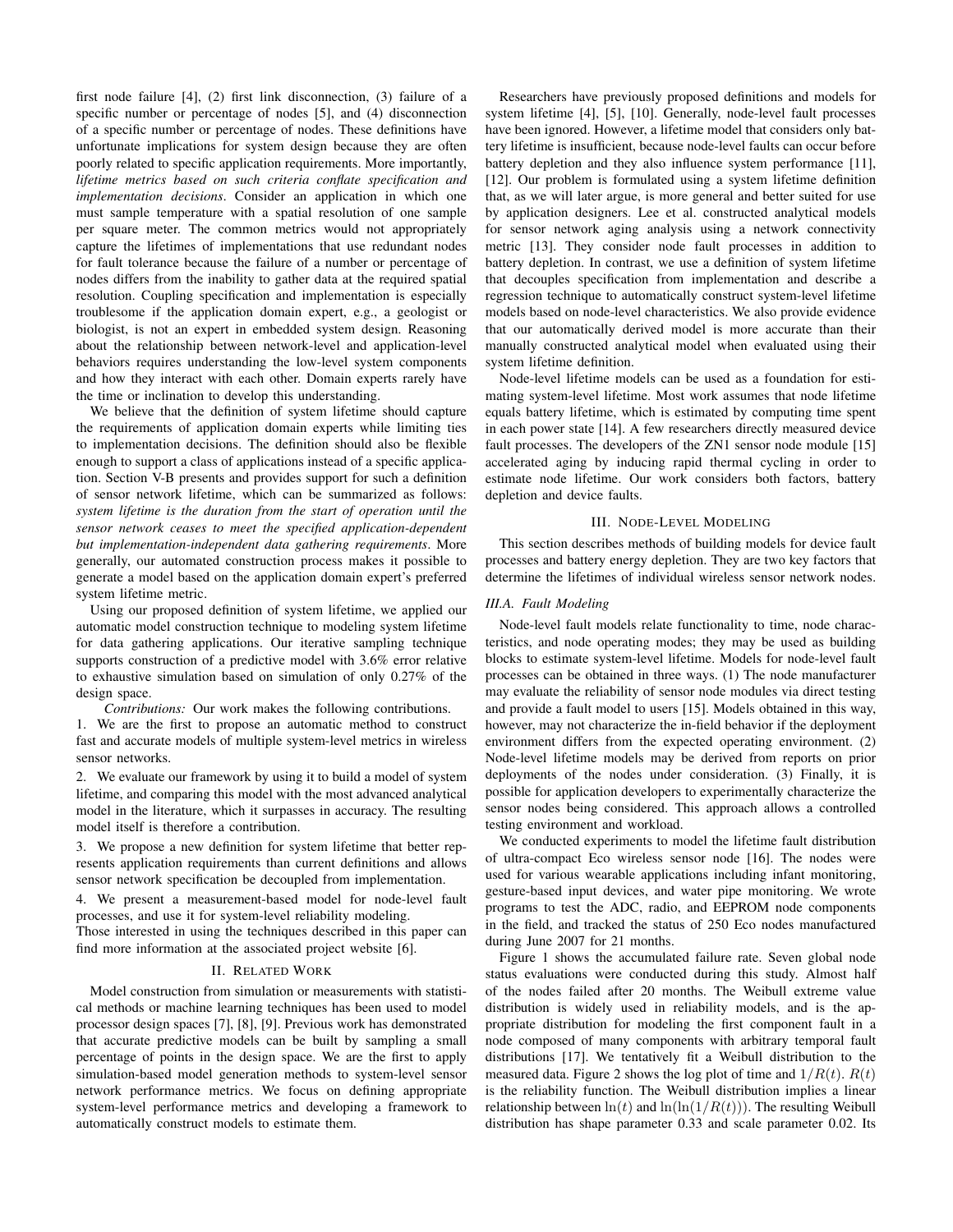

Fig. 3. Overview of the model construction technique.

Fig. 4. Monte Carlo simulation for system lifetime distribution computation.

standard residual error is 0.08 and its  $R^2$  is 0.96. The statistical significance test shows that the result is significant (p-value 0.04%). These results indicate that the measured data are consistent with those that would be produced by a fault process with a Weibull distribution. We use the resulting model in our characterization of system-level lifetime.

## *III.B. Battery Energy Dissipation Modeling*

Battery models are used to predict the remaining energy of a battery and node failure time due to battery depletion. We adopt a simple battery model that assumes a constant deliverable energy capacity that is independent of variation in discharge rate. A battery is depleted when the total consumed energy equals the rated battery capacity. This model is accurate when the battery's internal resistance and the device current are low [18]. Most sensor nodes meet these conditions. The proposed model generation technique could easily be used with more complex battery models.

## IV. AUTOMATIC MODEL CONSTRUCTION

This section describes our framework to automatically generate models for system-level sensor network performance metrics.

## *IV.A. Overview*

Figure 3 gives an overview of the automatic model construction process, which takes four types of inputs: performance metrics to be modeled (response variables), constraints on prediction error associated with the performance metrics, design parameters (predictor variables), and their associated ranges. It outputs a model for each performance metric. Our model construction technique starts with a sparse and uniformly distributed sample set. It then incrementally adds more samples in rough regions (regions where the magnitude of cost differences for adjacent points are large) according to prior simulation results. The process is iterative and contains two loops. As shown in Figure 3, the first loop iteratively augments the sample

set until differences in response variables of already sampled points that are close in the design space are below a threshold. The second loop adjusts the bound parameter if currently derived models do not meet accuracy requirements. Each sample represents a possible value assignment to design parameters. The values of performance metrics for each design are determined with Monte Carlo trials based on detailed sensor network simulations. Statistical modeling is used to fit the simulation results for the sampled points. Cross-validation is used to estimate the prediction errors for the derived models. The procedure terminates when the estimated prediction errors meet the specified requirements. The steps in this procedure will be explained later in this section.

Our framework models multiple performance metrics simultaneously in order to reduce total simulation time. Response surfaces for different metrics may have different shapes. As a consequence, the minimum sample set required to model different metrics may differ. The model may be used by designers with different multiobjective cost functions, making it necessary to consider the surface roughness associated with each metric. However, all the metrics are modeled with the same set of samples. We choose this option for two reasons. (1) The total number of simulation runs depends on the metric that requires the largest number of samples. This technique better utilizes the available simulation results and can therefore generate more accurate models than an alternative technique using subsets of available samples to model different metrics. (2) It reduces implementation complexity. The only disadvantage is that model construction time for some metrics may be longer than necessary. However, since modeling is done offline, this is acceptable.

A wireless sensor network design can be evaluated with various performance metrics. We are interested in developing design tools that are accessible to domain experts who are generally not embedded system experts. To this end, we focus on system-level performance metrics that directly reflect application requirements from a domain expert's perspective. For example, domain experts may have specific requirements for end-to-end data delivery latency, but are rarely interested in node-to-node data transmission latency. System-level performance metrics such as data delivery rate, event miss rate, query response time, and unattended lifetime are affected by numerous factors. Some are specified by domain experts to characterize functionality, requirements, and the operating environment. They are fixed for the application and cannot be adjusted by design tools. Examples are size of deployment field and required sensor readings. Other factors, defined as design parameters (e.g., communication protocols, network size, and node positions) are implementation options that can be determined either manually by the designer or automatically by a design tool. The interdependencies among these factors and their complex impact on system-level performance metrics make deriving accurate closed-form analytical models for them a challenging or intractable problem.

Our technique has the following beneficial features.

1. Using a detailed sensor network simulator allows the use of realistic simulation models, e.g., wireless communication models that consider signal attenuation, interference, and contention.

2. Adaptive sampling and statistical modeling allows production of models that have accuracies comparable to exhaustive on-line simulation. However, only a small part of the design space must be simulated.

3. Our technique can be used to model any system-level performance metric. Our examples consider system lifetime and data latency.

4. The constructed models can be reused by multiple application developers and synthesis tools. The pool of models can be expanded to support new hardware platforms or deployment environments.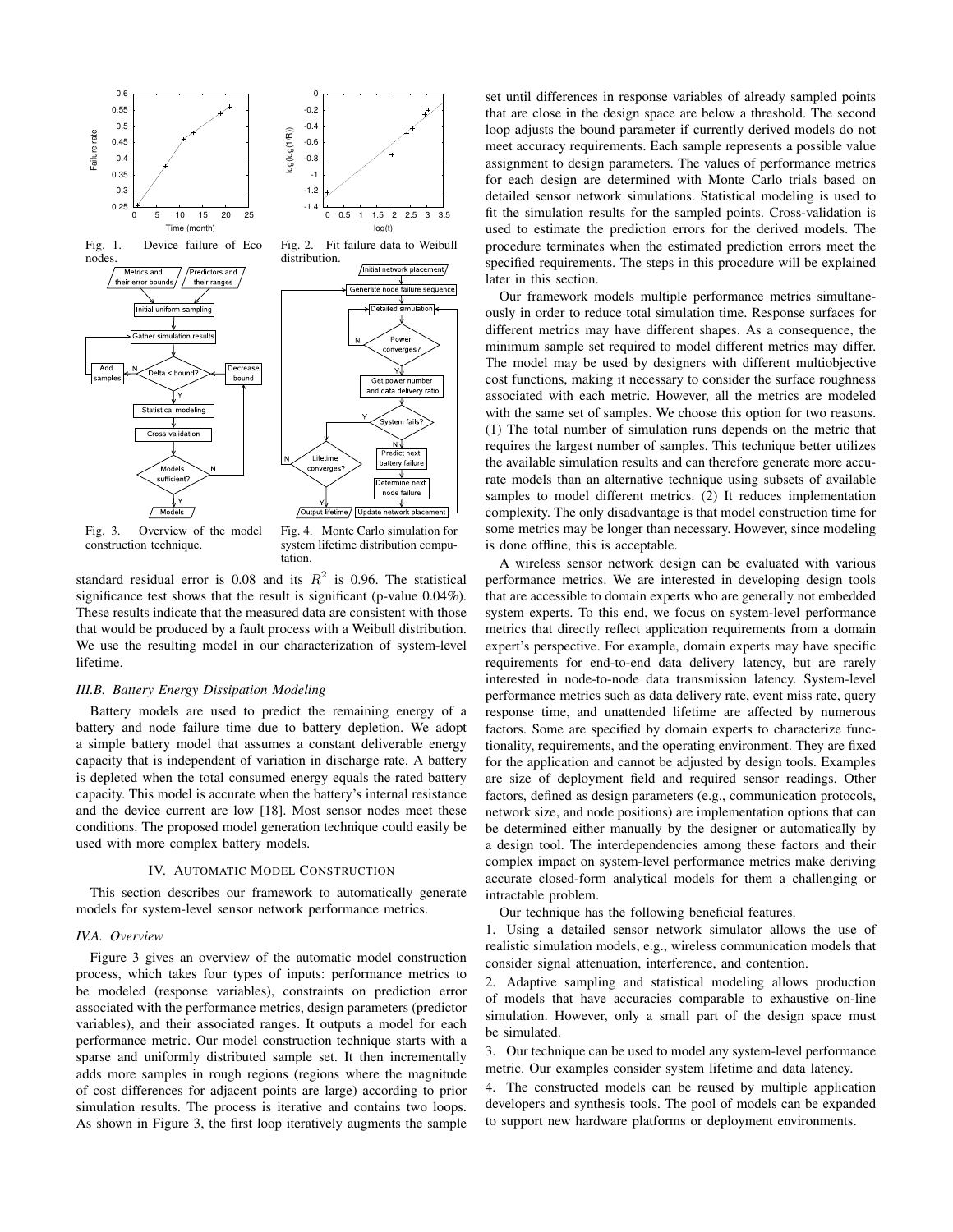#### *IV.B. Sampling Technique*

The sampling procedure determines which design points to simulate. Using fine-grained sampling results in a long simulation time, while coarse-grained sampling results in inaccurate models. Adaptively increasing the number of samples can reduce simulation time without sacrificing model accuracy. A straightforward approach is to increase the uniform sampling resolution until accuracy requirements are met. However, this approach has significant drawbacks. Increasing the resolution for any parameter requires either invalidating all prior samples due to the new inter-sample spacing, or requires the resolution for the parameter to double. If uniform sampling is used, doubling the resolution of any parameter is very costly; even adding a single new parameter value requires  $m$  new samples, where  $m$ is the product of value counts for all other parameters. Finally, uniform sampling may introduce new samples in smooth regions of the parameter space, which will have little impact on accuracy.

We propose an algorithm that starts with sparse uniform sampling and incrementally adding samples to the rough regions. The iteration terminates when the difference in each response variable between adjacent samples is smaller than a threshold. Each iteration of the algorithm does the following. (1) For each sample point, the differences (delta) of output values between its  $K$  nearest neighbors and itself are computed.  $K$  is an empirically determined variable. (2) If the difference in output value between the sample point and any of its neighbors is larger than the given bound, a new sample is added between them. If there exists no point at the exact middle position due to discretization of some design parameters, the nearest unsimulated point is added. After normalizing each design parameter component of the vector to its range, the Euclidean distance between two samples is used to determine the nearest neighbors.

## *IV.C. Modeling Technique*

We consider two types of modeling methods: global polynomial regression and Kriging.

A polynomial model has the form  $y = \beta_0 + \beta_1 t_1 + \cdots + \beta_m t_m + \epsilon$ , where y is the response variable, variable  $t_j$  is either a single predictor variable or a product of multiple predictors, and each  $t_i$  can be raised to a positive power.  $\epsilon$  is a random error with zero mean. The order of a polynomial model is determined by the maximum of the sum of the powers of the predictor variables in each term of the model. Least-squared error minimizing linear regression is used to estimate coefficients  $\beta_i$ .

Kriging [3] is an interpolation method that minimizes the error of estimated values based on the spatial distribution of known values. A Kriging model is defined as  $y(x) = \sum_{j=1}^{N} \beta_j B_j(x) + z(x)$ , where  $B_i(x)$  is basis function over the experimental domain and  $z(x)$  is a random error modeled as a Gaussian process. The general formula is a weighted sum of the data,  $y(s_0) = \sum_{i=1}^{N} \lambda_i y(s_i)$ , where  $s_0$  is the prediction location,  $y(s_i)$  is the measured value at the *i*th location,  $\lambda_i$  is an unknown weight for the measured value at the *i*th location, and N is the number of measured values.

The above modeling techniques are implemented in R, open-source software for statistical computing. The following functions are used in our technique: *lm* (linear regression), *Krig* (Kriging), and *cv.lm* (cross-validation).

## *IV.D. Test of Model Adequacy*

The prediction error of the model is estimated with 10-fold cross-validation. The sample set is randomly divided into 10 equalsized groups. Nine are used as training data and one is used as testing data. We run the 10-fold cross-validation 50 times with different random seeds and average the results. The prediction error for a particular set of testing data is computed with the equation

 $E = \sqrt{\sum_{i \in T} (y_i^p - y_i^s)^2} / |T|$ , where E is the estimated error, T is the testing data set,  $y_i^p$  is the predicted value for data point *i* using a model constructed with the training data, and  $y_i^s$  is the simulated value for data point  $i$ . When the average error of the 50 tests is smaller than the required maximum error, we deem the model adequate.

### *IV.E. Wireless Sensor Network Simulation*

We use the SIDnet-SWANS simulator [19]. Simulator validation is important because the accuracy of the simulator directly affects the accuracies of the models it is used to build. The simulator itself contains a collection of component models that can be separately validated. The following simulation models have major effects on typical system-level performance metrics: radio propagation model, power consumption model, and network protocol models. SIDnet-SWANS uses an SNR-based reception model validated by Halkes and Langendoen [20]. The error rates for delivery ratio and energy consumption are lower than 5%. The IEEE 802.15.4 implementation in SIDnet-SWANS is ported from ns-2 and was validated by Ivanov et al. [21]. The packet delivery ratio, connectivity graph, and packet latencies have average errors of 0.3%, 10%, and 57%. The power consumption model is based on the power states of MicaZ nodes.

Note that our model construction framework can be used with any sensor network simulator. The accuracies of derived models depend on the accuracy of the simulator in use. However, the focus of our work is not on developing accurate simulators for sensor networks. We therefore assume the error of underlying simulator is ignorable for the remaining analysis and focus on system-level modeling accuracy.

#### V. SYSTEM LIFETIME MODELING

This section describes the use of the proposed technique to generate a model of system lifetime.

# *V.A. Domain of Applications and Assumptions*

Sensor network applications span a wide domain. Different applications may have very different goals (e.g., data collection vs. object tracking) as well as different performance metrics (e.g., data delivery rate vs. event miss rate). Building one model for each specific application is infeasible since there are numerous applications. We therefore propose to divide the application domain into classes with shared characteristics. In order to select a class of applications for which to generate a system lifetime model, we start with the most frequently encountered type of application: periodic data gathering in a stationary network. Our prior survey of 32 sensor network applications provides evidence that this is the most frequently deployed type of sensor network application [22]. We evaluate our model generation technique for this class of applications. Note that the proposed technique is general enough for use in other domains. Longer model construction time is expected for more complex applications because they require more parameters to represent (e.g., mobile sensor networks need extra parameters to describe motion). We now list our other assumptions. (1) Sensor nodes are homogeneous and have the same lifetime fault model. (2) Sensor node temporal fault distributions are modeled by independent Weibull processes. (3) Sensor nodes are uniformly distributed in a 2D field. (4) A node failure disconnects the affected node from the network. (5) Data from the network are gathered at a sink node located in the center of the field. (6) Data from sensor nodes are routed to the sink using a dynamic data gathering tree. When a parent node fails, its children select other nodes in their communication range with the minimum hop count from the root node as their new parent nodes. (7) We consider two data aggregation cases: perfect aggregation and no aggregation. In the case of perfect aggregation, a single unit of data is transmitted up the routing tree regardless of the number of units of data received from children. In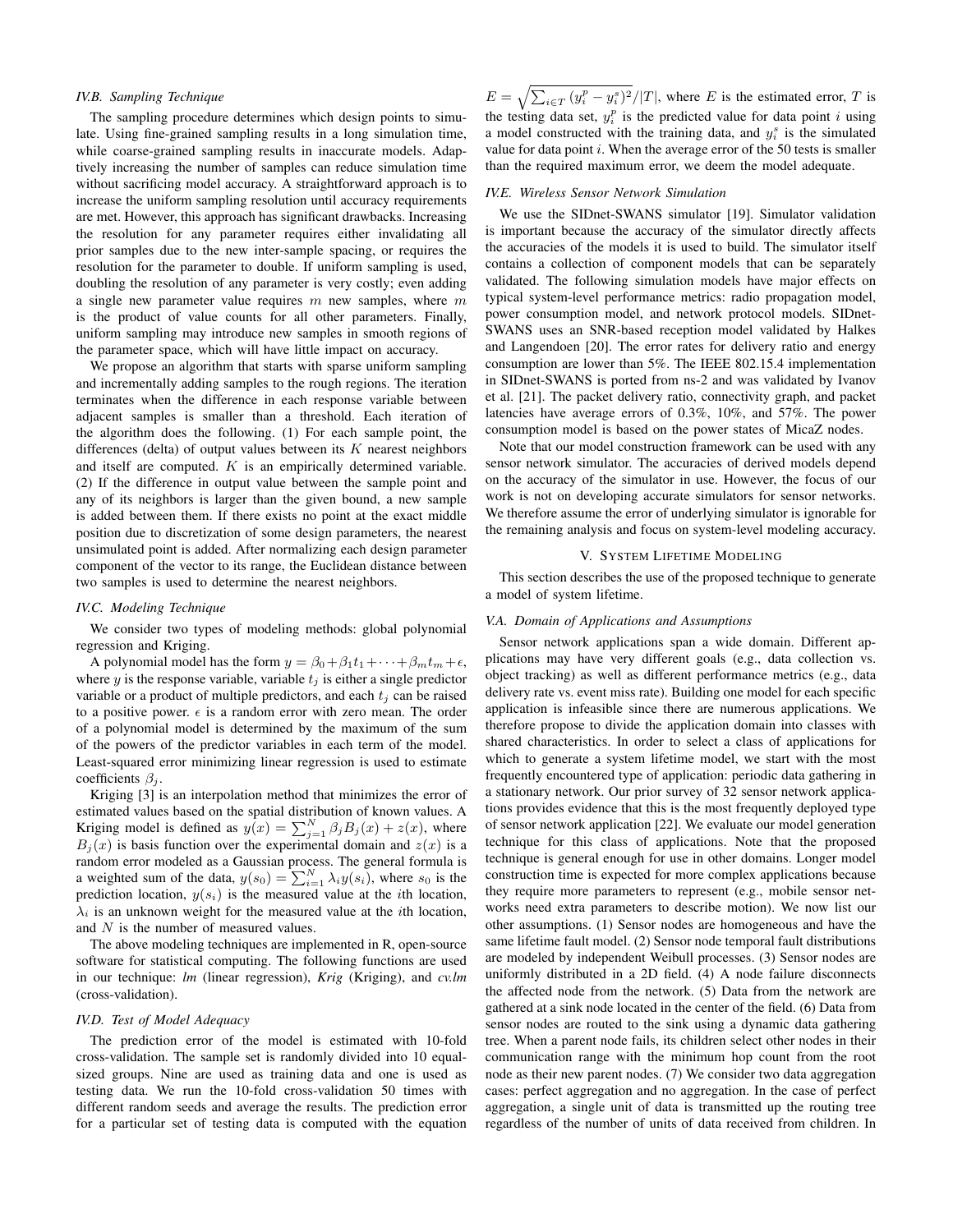

the case of no aggregation, each node transmits a quantity of data equal the sum of received and sensed data quantities. Relaxing these assumptions only requires changing the simulated programs.

## *V.B. System Lifetime Definition*

We define *system lifetime* as the time elapsed since the start of operation until the spatial density of promptly delivered data drops below a threshold specified by the application developer. This definition allows developers to view the system from a data-oriented perspective relevant to their application requirements, while ignoring implementation details such as network structure, communication protocols, and use of redundant nodes. For example, to monitor a field with a large amount of spatial variation in data, the developer may require a higher sampling density. The sampling density criterion cannot be represented with or trivially mapped to other existing criteria. For example, the percentage of functioning nodes or the percentage of connected nodes alone cannot determine the density of data acquisition, because they do not indicate network size, network structure, and packet drop rate.

#### *V.C. Predictor and Response Variables*

The system lifetime of a sensor network is affected by many factors, including sensor node reliability, total number of nodes, node positions, node activities, network protocol, battery capacities, power consumptions of components in different power states, etc.

As a case study, we will build a lifetime model for a specific type of hardware platform and assume an outdoor deployment environment. Consequently, some parameters can be assumed to be fixed, e.g., those for radio communication and node lifetime distribution. The proposed technique can be used to build system-level models for various hardware platforms by adjusting the appropriate simulation parameters. Six design parameters are evaluated during simulation: sampling period, network size, distance between adjacent nodes, battery capacity, aggregation, and threshold for desired data delivery density. The predictor variables are independent. They can be separately controlled without affecting each other. However, their impacts on system lifetime are interdependent. We focus on a sub-region of the design space that contains most previously deployed applications. The sub-region further determines the range of each design factor: network size ranges from 9–121 nodes; sampling density threshold ranges from 27–1,000 samples per square kilometer; sampling period ranges from 10 minutes to 1 hour; and inter-node distance ranges from 100–500 feet.

For a specific network design, the system lifetime is best described using a distribution. The network may fail at different times depending on the failure times of individual nodes. Modeling lifetime with a single number, such as mean time to failure, is unnecessarily restrictive. Using a distribution within the model allows application developers to specify confidence levels for lifetime lower bounds.

The Monte Carlo simulation results suggest that system lifetime has a Gaussian distribution. Figures 5 and 6 show the histogram and the quantile–quantile plot of the lifetime for a specific network setting. Results of other network settings show a similar trend and

were verified with statistical tests. We therefore assume a Gaussian distribution. We further tested our hypothesis with normality tests, a type of goodness-of-fit test that indicates whether it is reasonable to assume that random samples come from a normal distribution. The average p-value is 0.54 for tests on lifetimes of 100 different design points. According to the test results, we can accept the null hypothesis that the sample data belong to a Gaussian distribution. After determining the distribution of system lifetime, two parameters are sufficient to describe it: mean and standard deviation. These are used as our response variables.

## *V.D. Monte Carlo Simulation*

For each combination of predictors corresponding to a specific network design, we use Monte Carlo simulation to obtain the system lifetime distribution. This procedure is shown in Figure 4. The state of the system corresponds to a particular network topology. A state change in network topology occurs upon each node failure. Each state is associated with a power profile indicating the average power consumption of each node in this state, a residual energy profile indicating the remaining battery energy for each node, and a data delivery ratio indicating the percentage of promptly delivered data. The power profile and data delivery ratio are generated using the SWANS simulator. The remaining battery lifetime of each node is then computed, allowing estimation of the time of the next node failure due to battery depletion. The next battery depletion or node failure event causes a state change. Every time a node fails, it is removed from the network and the updated network placement is used for the next simulation run. Each Monte Carlo trial marches the system through states with decreasing node counts and data delivery ratios. Note that the run does not terminate at a user-specified data delivery ratio. Instead, sufficient data are gathered to build a model that can be evaluated for arbitrary data delivery ratios specified during model evaluation. Trials are repeated (with new, randomized, node fault failure sequences) until the mean lifetime converges.

If it were necessary to do prolonged network simulation for each network state, simulation time would be excessive, rendering the technique impractical. Fortunately, we observe that with a fixed network topology, the power consumption stabilizes within a few sampling periods in the simulated system. Therefore, it is not necessary to run the detailed network simulator until the next node failure. Instead, the network simulator is run long enough to determine average node power consumptions for the current network state. We found that power consumptions converge within three sampling periods for the simulated network. To be conservative, we simulated for five periods.

A Python script coordinates the use of the detailed network simulator for multiple Monte Carlo trials to calculate the system lifetime distribution. Many predictor variable combinations and Monte Carlo trials are required for model construction. Therefore, we run the simulations in parallel on a cluster of machines composed of over 3,500 Opteron cores. The total CPU time required for model construction was approximately 8 weeks, although the task was completed in much less time due to parallelization of the parameter study. The model can be rapidly evaluated on a laptop computer: model use is not computationally demanding.

## *V.E. Comparison of Modeling Technique Accuracies and Efficiencies*

We first compare the performance of polynomial regression and Kriging. Figure 7 shows the relationship between the prediction error and the sample count for applications with and without data aggregation. The x-axis represents the size of the sample set. The y-axis represents the estimated prediction error. The lines labeled "Adaptive regression" and "Adaptive Kriging" represent the errors of a 2nd-order polynomial model and a Kriging model, derived from